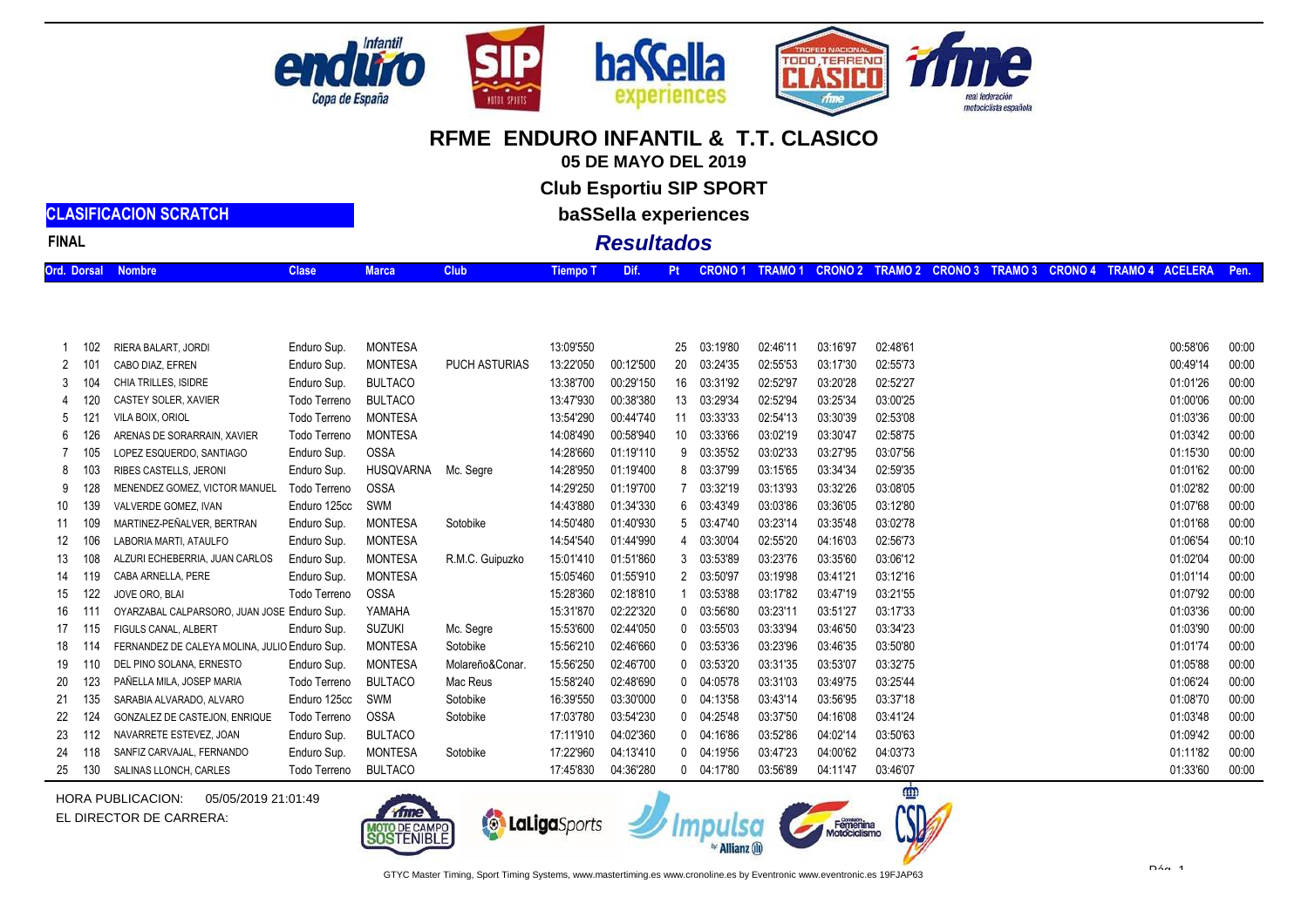

**WOTOR SPORT** 



motociclista española

m

Femenina

## **RFME ENDURO INFANTIL & T.T. CLASICO**

**05 DE MAYO DEL 2019**

**Club Esportiu SIP SPORT**

**baSSella experiences**

#### **Resultados**

|     |        | Ord. Dorsal Nombre            | <b>Clase</b> | <b>Marca</b> | <b>Club</b>          | <b>Tiempo T</b> | Dif.       | Pt.          | <b>CRONO1</b>  | TRAMO 1  | <b>CRONO 2</b> | <b>TRAMO 2</b> | <b>CRONO 3</b> | TRAMO 3 CRONO 4 | <b>TRAMO 4</b> | <b>ACELERA</b> | Pen.   |
|-----|--------|-------------------------------|--------------|--------------|----------------------|-----------------|------------|--------------|----------------|----------|----------------|----------------|----------------|-----------------|----------------|----------------|--------|
| -26 | -137   | ARIAS GALLEGO. IGNACIO        | Enduro 125cc | <b>PUCH</b>  | <b>PUCH ASTURIAS</b> | 17:57'210       | 04:47'660  | $0^{\circ}$  | 04:04'53       | 03:55'90 | 03:54'60       | 03:41'12       |                |                 |                | 01:21'06       | 01:00  |
|     | 27 136 | OLIVE VIVES. BALDIRI          | Enduro 125cc | MONTESA      |                      | 19:28'240       | 06:18'690  |              | 0 04:06'32     | 06:21'89 | 03:59'20       | 03:40'79       |                |                 |                | 01:20'04       | 00:00  |
| 28  | - 131  | VAREA ANGEL, ANGEL DANIEL     | Todo Terreno | OSSA         |                      | 20:02'150       | 06:52'600  | $\mathbf{0}$ | 04:05'98       | 03:41'08 | 03:55'49       | 06:10'36       |                |                 |                | 01:09'24       | 01:00  |
|     | 29 113 | CANUDAS SANCHEZ. JORDI        | Enduro Sup.  | BULTACO      |                      | 20:58'270       | 07:48'720  |              | 0 04:56'83     | 04:32'49 | 05:18'20       | 04:07'81       |                |                 |                | 01:02'94       | 01:00  |
|     | 30 138 | VALLE ALVAREZ. GILBERTO       | Enduro 125cc | <b>PUCH</b>  | <b>PUCH ASTURIAS</b> | 36:43'820       | 23:34'270  | $\mathbf{0}$ | 05:41'56       | 04:46'03 | 05:17'97       | 03:30'06       |                |                 |                | 01:28'20       | 16:00  |
|     |        | ** RETIRADOS **               |              |              |                      |                 |            |              |                |          |                |                |                |                 |                |                |        |
|     |        |                               |              |              |                      |                 |            |              |                |          |                |                |                |                 |                |                |        |
|     | 31 117 | MARTINEZ BETANZOS. MANUEL G.  | Enduro Sup.  | SWM          | Mac Reus             | 02:40:01'58     | 02:26:52'0 |              | $0$ $04:21'34$ | 10:30'47 | 04:56'27       |                |                |                 |                | 01:13'50       | 139:00 |
|     | 32 132 | LLEO GARCIA. ANTONIO          | Todo Terreno | OSSA         | Mc. Formentera-      | 25:22'880       | 12:13'330  | $\Omega$     | 06:04'32       | 05:01'34 |                |                |                |                 |                | 01:17'22       | 13:00  |
| 33  | -127   | LORENTE GOMEZ. JOSE CARLOS    | Todo Terreno | OSSA         | RACE                 | 29:23'460       | 16:13'910  |              | $0$ $05:36'48$ | 05:21'06 |                |                |                |                 |                | 01:25'92       | 17:00  |
| 34  | 116    | GUARDIA ALONSO. IGNACIO       | Enduro Sup.  | BULTACO      |                      | 13:00'170       | N/D        |              | $0$ $04:43'87$ |          |                |                |                |                 |                | 01:06'30       | 07:10  |
| 35  | -107   | ESTEVE FONTANALS, CARLOS BLAS | Enduro Sup.  | Suzuki       | C.E.C. Alcarràs      | 01:05'520       | N/D        | $\mathbf{0}$ |                |          |                |                |                |                 |                | 01:05'52       | 00:00  |
| 36  | 125    | SOUTO ROMAN. JOSE VENANCIO    | Todo Terreno | OSSA         | A.E.M.A.             | 09:18'360       | N/D        | $\mathbf{0}$ |                |          |                |                |                |                 |                | 01:18'36       | 08:00  |
| 37  | 140    | CIORDIA MARTIN. JUAN RAMON    | Enduro 125cc | MONTESA      | Sotobike             | 51:34'420       | 38:24'870  | $\mathbf{0}$ |                |          |                |                |                |                 |                | 02:24'42       | 49:10  |
|     |        |                               |              |              |                      |                 |            |              |                |          |                |                |                |                 |                |                |        |



**CLASIFICACION SCRATCH**

**FINAL**



**to LaLiga**Sports

**STENIBLE**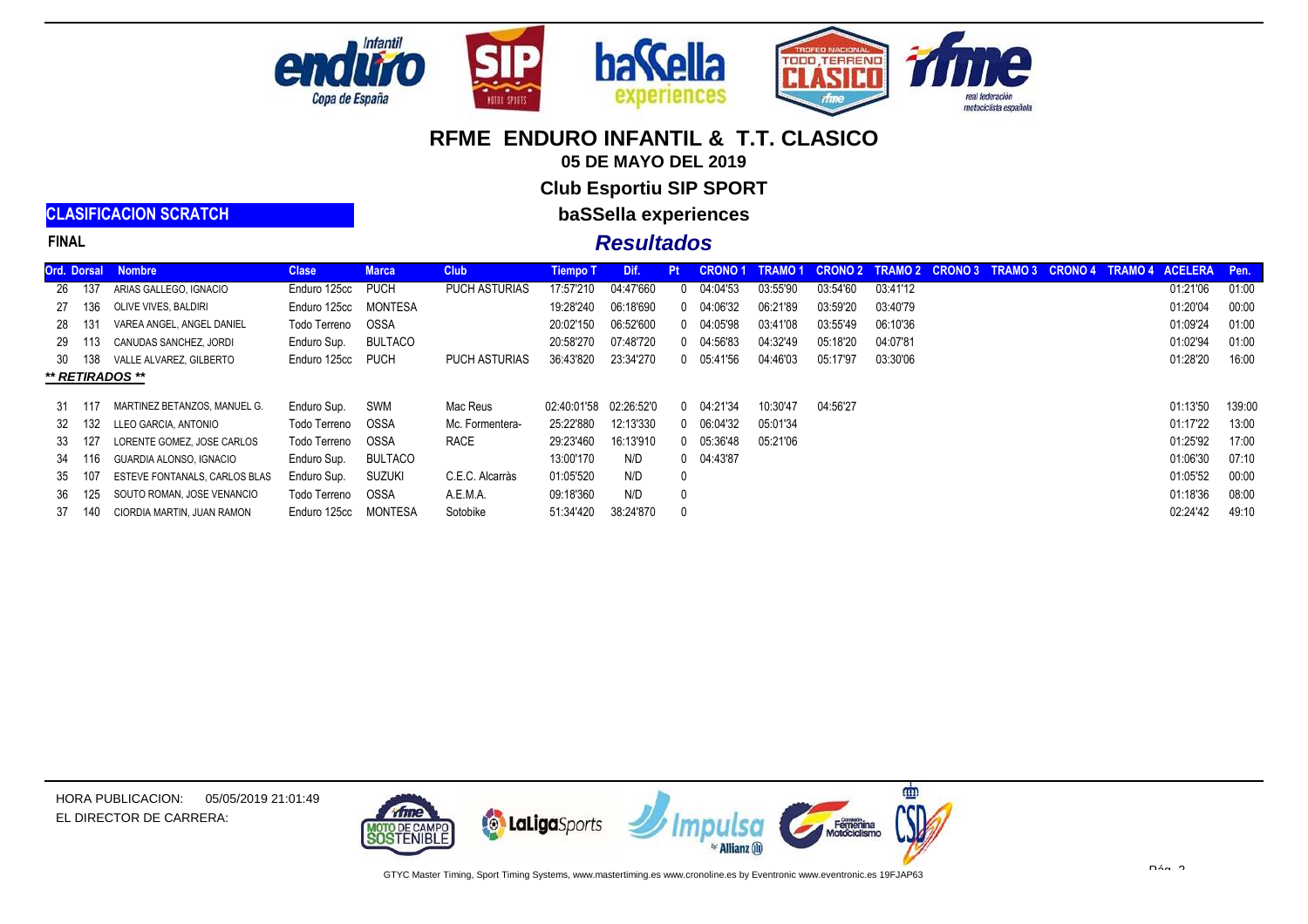

**05 DE MAYO DEL 2019**

**Club Esportiu SIP SPORT**

**baSSella experiences**

# **Resultados**

| FINAI |  |  |
|-------|--|--|

**Enduro Sup. 125cc**

| Ord. Dorsal Nombre |  |  | . Tiempo T Dif. Pt CRONO 1 TRAMO 1 CRONO 2 TRAMO 2 CRONO 3 TRAMO 3 CRONO 4 TRAMO 4 ACELERA Pen. ` |  |  |  |  |
|--------------------|--|--|---------------------------------------------------------------------------------------------------|--|--|--|--|

|    | 102 | RIERA BALART, JORDI               | <b>MONTESA</b>   |                      | 13:09'550   |            | 25 | 03:19'80       | 02:46'11 | 03:16'97 | 02:48'61 | 00:58'06 | 00:00  |
|----|-----|-----------------------------------|------------------|----------------------|-------------|------------|----|----------------|----------|----------|----------|----------|--------|
|    |     | CABO DIAZ, EFREN                  | <b>MONTESA</b>   | <b>PUCH ASTURIAS</b> | 13:22'050   | 00:12'500  |    | 20 03:24'35    | 02:55'53 | 03:17'30 | 02:55'73 | 00:49'14 | 00:00  |
| 3  |     | CHIA TRILLES, ISIDRE              | <b>BULTACO</b>   |                      | 13:38'700   | 00:29'150  |    | 16 03:31'92    | 02:52'97 | 03:20'28 | 02:52'27 | 01:01'26 | 00:00  |
|    |     | LOPEZ ESQUERDO, SANTIAGO          | OSSA             |                      | 14:28'660   | 01:19'110  | 13 | 03:35'52       | 03:02'33 | 03:27'95 | 03:07'56 | 01:15'30 | 00:00  |
| 5  |     | RIBES CASTELLS, JERONI            | <b>HUSQVARNA</b> | Mc. Segre            | 14:28'950   | 01:19'400  | 11 | 03:37'99       | 03:15'65 | 03:34'34 | 02:59'35 | 01:01'62 | 00:00  |
| 6  |     | MARTINEZ-PEÑALVER, BERTRAN        | <b>MONTESA</b>   | Sotobike             | 14:50'480   | 01:40'930  |    | 10 03:47'40    | 03:23'14 | 03:35'48 | 03:02'78 | 01:01'68 | 00:00  |
|    | 106 | LABORIA MARTI, ATAULFO            | <b>MONTESA</b>   |                      | 14:54'540   | 01:44'990  |    | 9 03:30'04     | 02:55'20 | 04:16'03 | 02:56'73 | 01:06'54 | 00:10  |
| 8  |     | ALZURI ECHEBERRIA, JUAN CARLOS    | <b>MONTESA</b>   | R.M.C. Guipuzko      | 15:01'410   | 01:51'860  |    | 8 03:53'89     | 03:23'76 | 03:35'60 | 03:06'12 | 01:02'04 | 00:00  |
|    | 19  | CABA ARNELLA, PERE                | <b>MONTESA</b>   |                      | 15:05'460   | 01:55'910  |    | 03:50'97       | 03:19'98 | 03:41'21 | 03:12'16 | 01:01'14 | 00:00  |
| 10 |     | OYARZABAL CALPARSORO, JUAN JOSE   | YAMAHA           |                      | 15:31'870   | 02:22'320  |    | 6 03:56'80     | 03:23'1  | 03:51'27 | 03:17'33 | 01:03'36 | 00:00  |
| 11 | 115 | FIGULS CANAL, ALBERT              | <b>SUZUKI</b>    | Mc. Segre            | 15:53'600   | 02:44'050  |    | 5 03:55'03     | 03:33'94 | 03:46'50 | 03:34'23 | 01:03'90 | 00:00  |
| 12 | 114 | FERNANDEZ DE CALEYA MOLINA, JULIO | <b>MONTESA</b>   | Sotobike             | 15:56'210   | 02:46'660  |    | 4 03:53'36     | 03:23'96 | 03:46'35 | 03:50'80 | 01:01'74 | 00:00  |
| 13 | 110 | DEL PINO SOLANA, ERNESTO          | <b>MONTESA</b>   | Molareño&Conar.      | 15:56'250   | 02:46'700  |    | 3 03:53'20     | 03:31'35 | 03:53'07 | 03:32'75 | 01:05'88 | 00:00  |
| 14 | 112 | NAVARRETE ESTEVEZ. JOAN           | <b>BULTACO</b>   |                      | 17:11'910   | 04:02'360  |    | 2 04:16'86     | 03:52'86 | 04:02'14 | 03:50'63 | 01:09'42 | 00:00  |
| 15 | 118 | SANFIZ CARVAJAL, FERNANDO         | <b>MONTESA</b>   | Sotobike             | 17:22'960   | 04:13'410  |    | 04:19'56       | 03:47'23 | 04:00'62 | 04:03'73 | 01:11'82 | 00:00  |
| 16 | 113 | CANUDAS SANCHEZ, JORDI            | <b>BULTACO</b>   |                      | 20:58'270   | 07:48'720  |    | $0$ $04:56'83$ | 04:32'49 | 05:18'20 | 04:07'81 | 01:02'94 | 01:00  |
|    |     | ** RETIRADOS **                   |                  |                      |             |            |    |                |          |          |          |          |        |
| 17 | 117 | MARTINEZ BETANZOS, MANUEL G.      | SWM              | Mac Reus             | 02:40:01'58 | 02:26:52'0 |    | $0$ 04:21'34   | 10:30'47 | 04:56'27 |          | 01:13'50 | 139:00 |
|    | 116 |                                   | <b>BULTACO</b>   |                      | 13:00'170   | N/D        |    | 0 04:43'87     |          |          |          | 01:06'30 | 07:10  |
| 18 |     | GUARDIA ALONSO, IGNACIO           |                  |                      |             |            |    |                |          |          |          |          |        |
| 19 |     | ESTEVE FONTANALS, CARLOS BLAS     | <b>SUZUKI</b>    | C.E.C. Alcarràs      | 01:05'520   | N/D        |    |                |          |          |          | 01:05'52 | 00:00  |



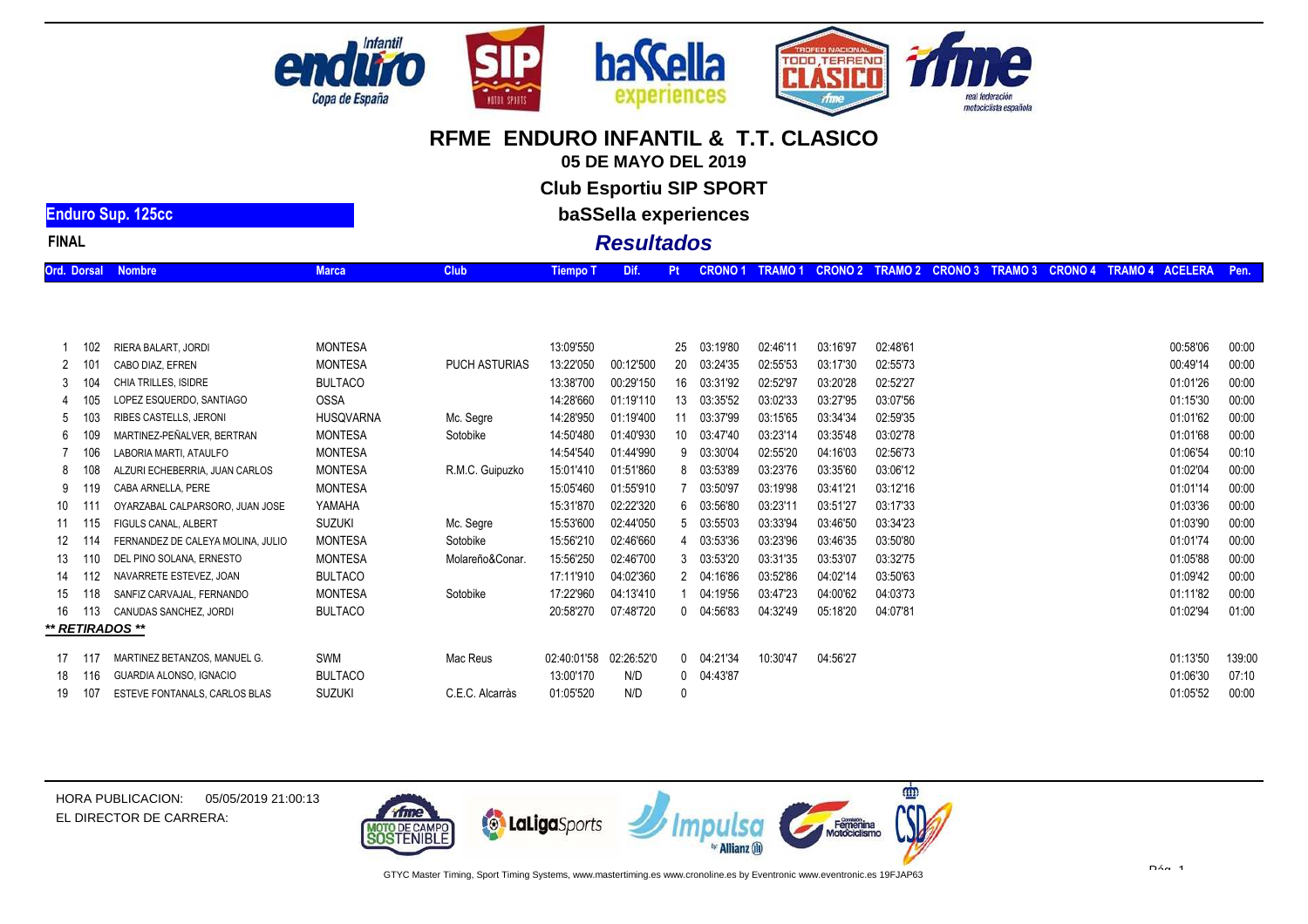

**05 DE MAYO DEL 2019**

**Club Esportiu SIP SPORT**

**baSSella experiences**

# **Resultados**

| Pt CRONO 1 TRAMO 1 CRONO 2 TRAMO 2 CRONO 3 TRAMO 3 CRONO 4 TRAMO 4 ACELERA Pen.<br><b>Ord. Dorsal Nombre</b><br>Tiempo T Dif. |
|-------------------------------------------------------------------------------------------------------------------------------|
|-------------------------------------------------------------------------------------------------------------------------------|

| -120<br>2 121<br>3 126<br>128 | CASTEY SOLER, XAVIER<br>VILA BOIX, ORIOL<br>ARENAS DE SORARRAIN, XAVIER<br>MENENDEZ GOMEZ, VICTOR MANUEL | <b>BULTACO</b><br>MONTESA<br>MONTESA<br><b>OSSA</b> |                         | 13:47'930<br>13:54'290<br>14:08'490<br>14:29'250 | 00:06'360<br>00:20'560<br>00:41'320 | 20<br>16<br>13 | 25 03:29'34<br>03:33'33<br>03:33'66<br>03:32'19 | 02:52'94<br>02:54'13<br>03:02'19<br>03:13'93 | 03:25'34<br>03:30'39<br>03:30'47<br>03:32'26 | 03:00'25<br>02:53'08<br>02:58'75<br>03:08'05 | 01:00'06<br>01:03'36<br>01:03'42<br>01:02'82 | 00:00<br>00:00<br>00:00<br>00:00 |
|-------------------------------|----------------------------------------------------------------------------------------------------------|-----------------------------------------------------|-------------------------|--------------------------------------------------|-------------------------------------|----------------|-------------------------------------------------|----------------------------------------------|----------------------------------------------|----------------------------------------------|----------------------------------------------|----------------------------------|
| 5 122<br>6 123                | JOVE ORO. BLAI<br>PAÑELLA MILA, JOSEP MARIA                                                              | <b>OSSA</b><br><b>BULTACO</b>                       | Mac Reus                | 15:28'360<br>15:58'240                           | 01:40'430<br>02:10'310              | 10 -           | 03:53'88<br>04:05'78                            | 03:17'82<br>03:31'03                         | 03:47'19<br>03:49'75                         | 03:21'55<br>03:25'44                         | 01:07'92<br>01:06'24                         | 00:00<br>00:00                   |
| -124<br>8 127                 | <b>GONZALEZ DE CASTEJON. ENRIQUE</b><br>** RETIRADOS **<br>LORENTE GOMEZ. JOSE CARLOS                    | <b>OSSA</b><br><b>OSSA</b>                          | Sotobike<br><b>RACE</b> | 17:03'780<br>29:23'460                           | 03:15'850<br>15:35'530              |                | 9 04:25'48<br>$0$ $05:36'48$                    | 03:37'50<br>05:21'06                         | 04:16'08                                     | 03:41'24                                     | 01:03'48<br>01:25'92                         | 00:00<br>17:00                   |
| 9 125                         | SOUTO ROMAN, JOSE VENANCIO                                                                               | <b>OSSA</b>                                         | A.E.M.A.                | 09:18'360                                        | N/D                                 |                |                                                 |                                              |                                              |                                              | 01:18'36                                     | 08:00                            |



HORA PUBLICACION:05/05/2019 21:00:43EL DIRECTOR DE CARRERA:

**Todo Terreno 76**

**FINAL**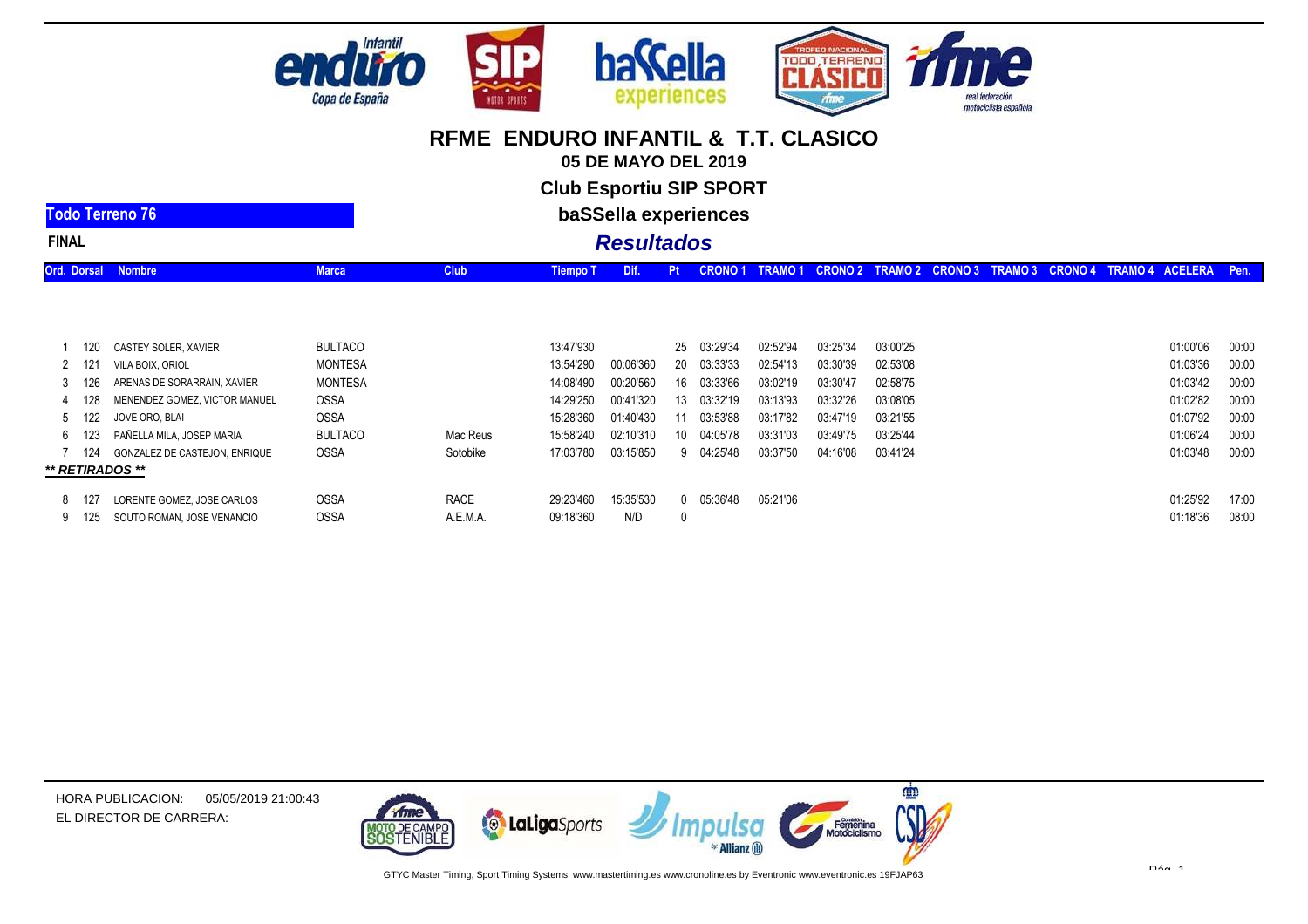

**05 DE MAYO DEL 2019**

**Club Esportiu SIP SPORT**

| Todo Terreno 73                                       |                |                 |                 | baSSella experiences |    |               |          |          |          |  |  |                                                              |       |
|-------------------------------------------------------|----------------|-----------------|-----------------|----------------------|----|---------------|----------|----------|----------|--|--|--------------------------------------------------------------|-------|
| <b>FINAL</b>                                          |                |                 |                 | <b>Resultados</b>    |    |               |          |          |          |  |  |                                                              |       |
| <b>Ord. Dorsal Nombre</b>                             | <b>Marca</b>   | <b>Club</b>     | <b>Tiempo T</b> | Dif.                 | Pt | <b>CRONO1</b> | TRAMO 1  |          |          |  |  | CRONO 2 TRAMO 2 CRONO 3 TRAMO 3 CRONO 4 TRAMO 4 ACELERA Pen. |       |
|                                                       |                |                 |                 |                      |    |               |          |          |          |  |  |                                                              |       |
| SALINAS LLONCH, CARLES<br>130                         | <b>BULTACO</b> |                 | 17:45'830       |                      | 25 | 04:17'80      | 03:56'89 | 04:11'47 | 03:46'07 |  |  | 01:33'60                                                     | 00:00 |
| VAREA ANGEL, ANGEL DANIEL<br>2 131<br>** RETIRADOS ** | <b>OSSA</b>    |                 | 20:02'150       | 02:16'320            | 20 | 04:05'98      | 03:41'08 | 03:55'49 | 06:10'36 |  |  | 01:09'24                                                     | 01:00 |
| LLEO GARCIA, ANTONIO<br>132                           | <b>OSSA</b>    | Mc. Formentera- | 25:22'880       | 07:37'050            |    | 06:04'32      | 05:01'34 |          |          |  |  | 01:17'22                                                     | 13:00 |



HORA PUBLICACION:05/05/2019 21:01:02EL DIRECTOR DE CARRERA: